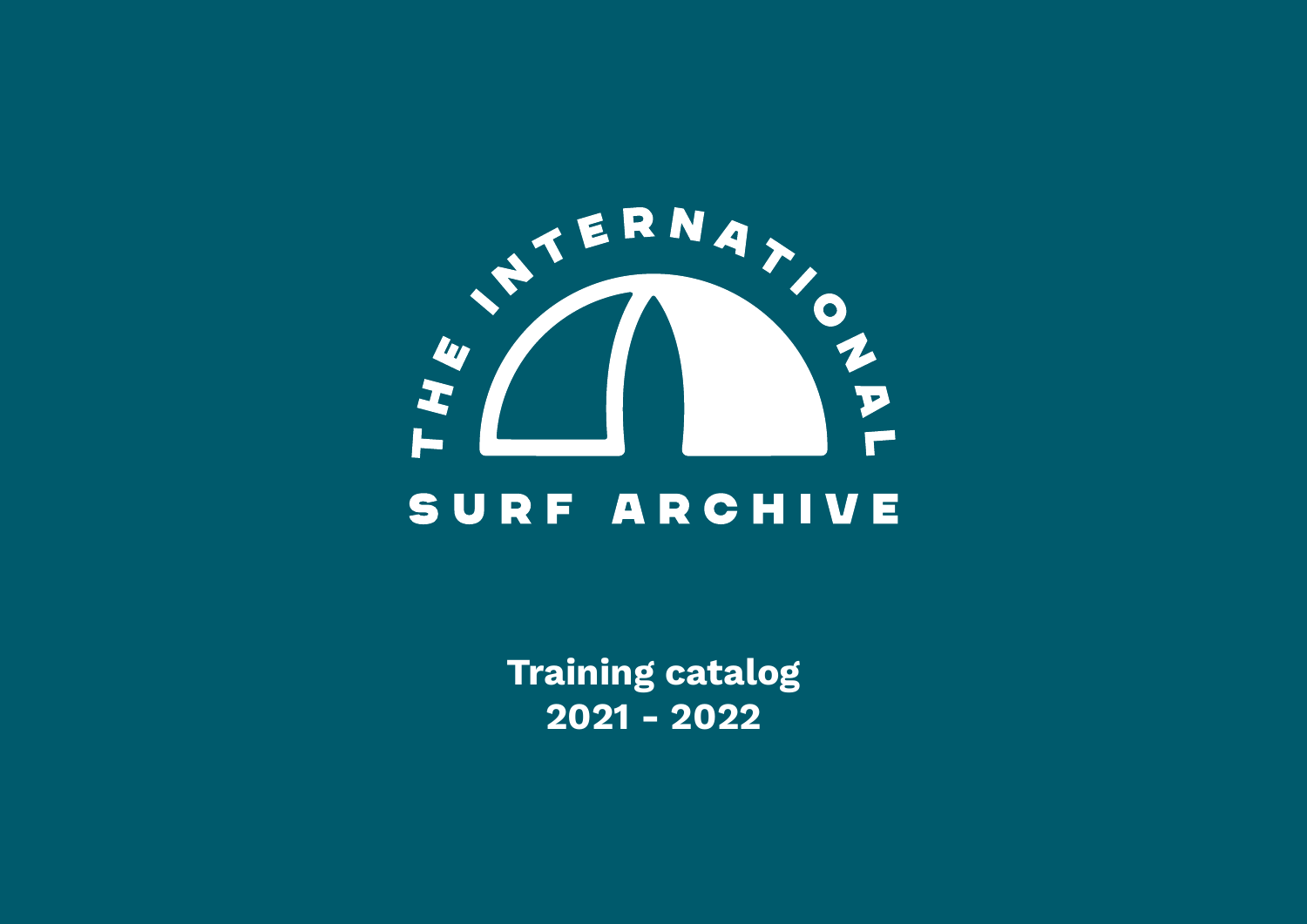Training catalog 2021 -2022

### Introduction page 3

#### Training **page 4**

Understand and manage media - Level 1 Understand and manage media - Level 2 Understand and manage video formats Discover post-production tools Control exports Digitization - Photographs Digitization - Films Storage and media

About TISA page 12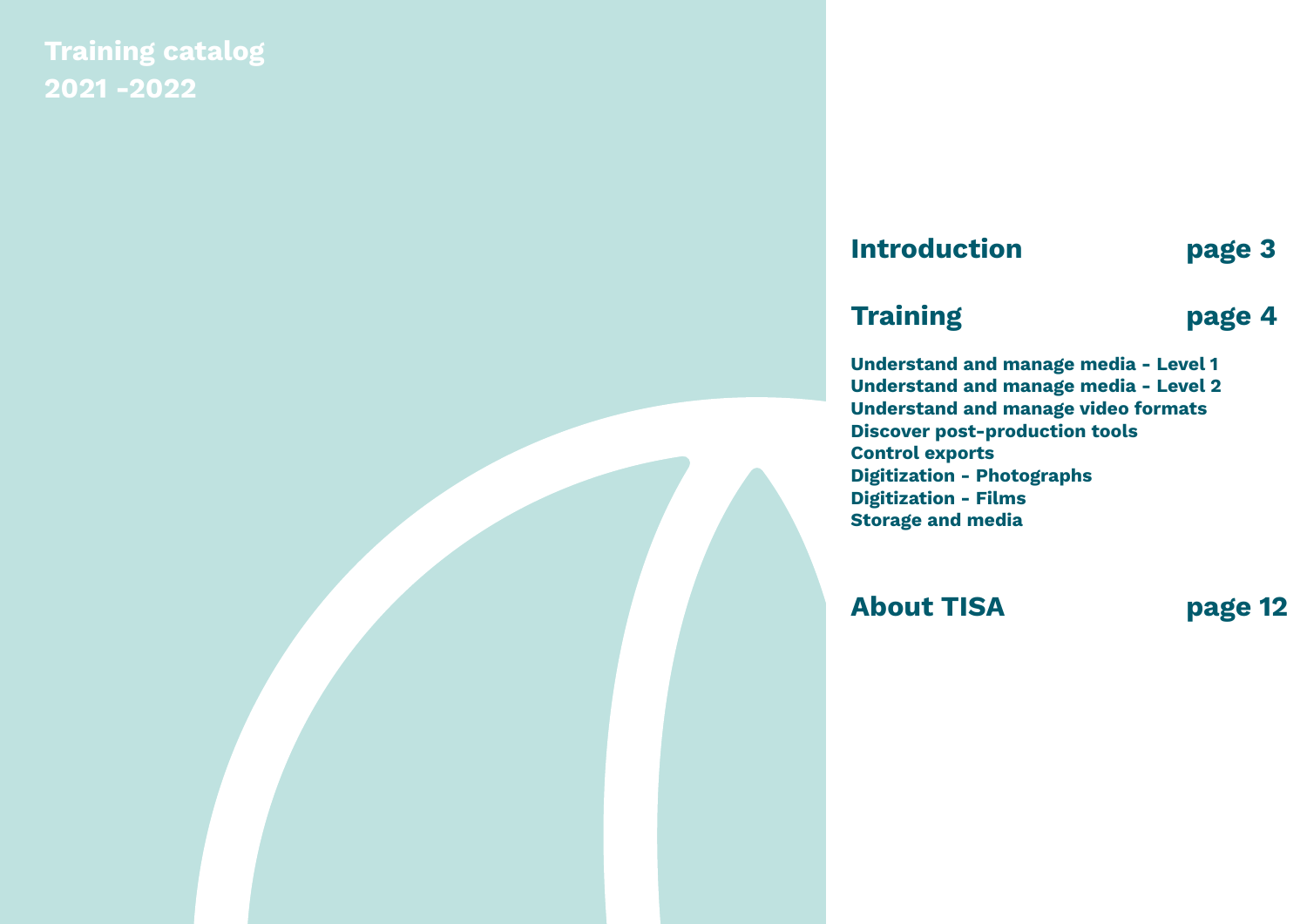#### **Introduction**

#### When surf meets the lens

Every day we create and amass content: photos, audio, video, etc.

Whether you are a photographer, videographer, archi vist, image technician ... our goal is to provide you with a better understanding of the management and archi ving of your creations.

Whether you are an image professional, a passio nate amateur or an athlete who wants to deepen their knowledge on these topics, our training catalog offers a range of programs curated to your level and your needs.

Our programs are made to meet the specific needs of sports content creators, especially surfing. Our team of seasoned professionals shares your passion for surfing and the media.

#### A tailor-made offer

Our homogeneous and varied offer will give you the keys to media management and video formats, post-production tools, export, digitization, storage ...

Each training program is designed to meet the needs of the participants as closely as possible. However, we also offer tailor-made programs for smaller groups as well as individual training.

For more information, please feel free to contact us at training@surf-archive.com.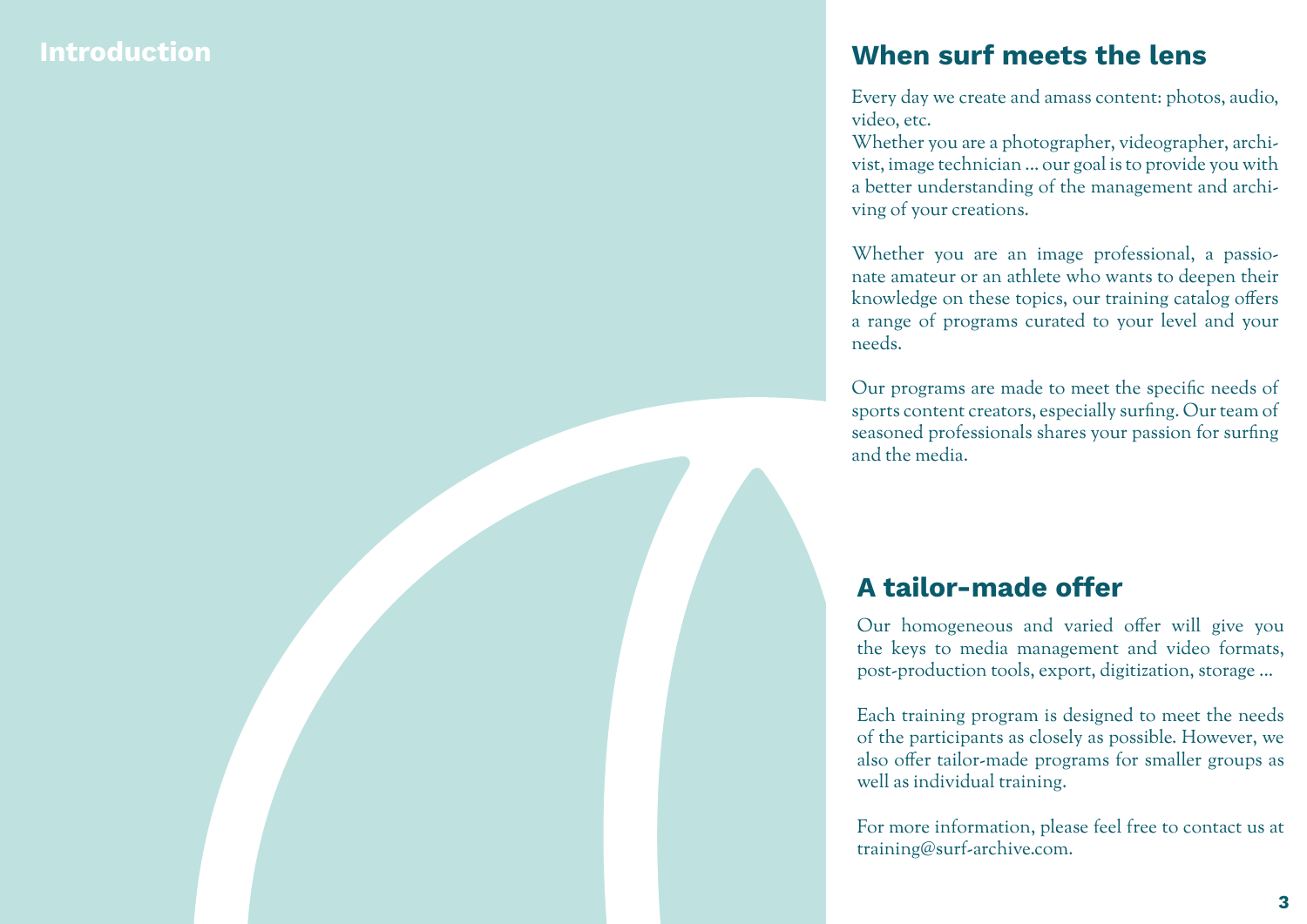# Understand and manage media - Level 1

Understand, organize and optimize your media and content management in half a day.

#### Program

Module 1: Understanding the different files created daily

Introduction to binary Introduction to compression Differentiate content/container Introduction to codec Knowing the different « sport tools »

Module 2: Working, organizing et archiving

Introduction to storage systems Introduction to digital asset management Introduction to archiving systems What to save? Questions / Answers

### Teaching format

On-site classes 8 participants maximum Discussions and practical training Course material

### Teachers

Our seasoned trainers are all practising professionals working in the field daily.

### Public

Athletes and their entourage Content creators

### Level

Beginner

### Duration

Half-day: 4h

### **Objectives**

First technical notions Familiarization with technical terms Techniques and practices panorama

#### Cost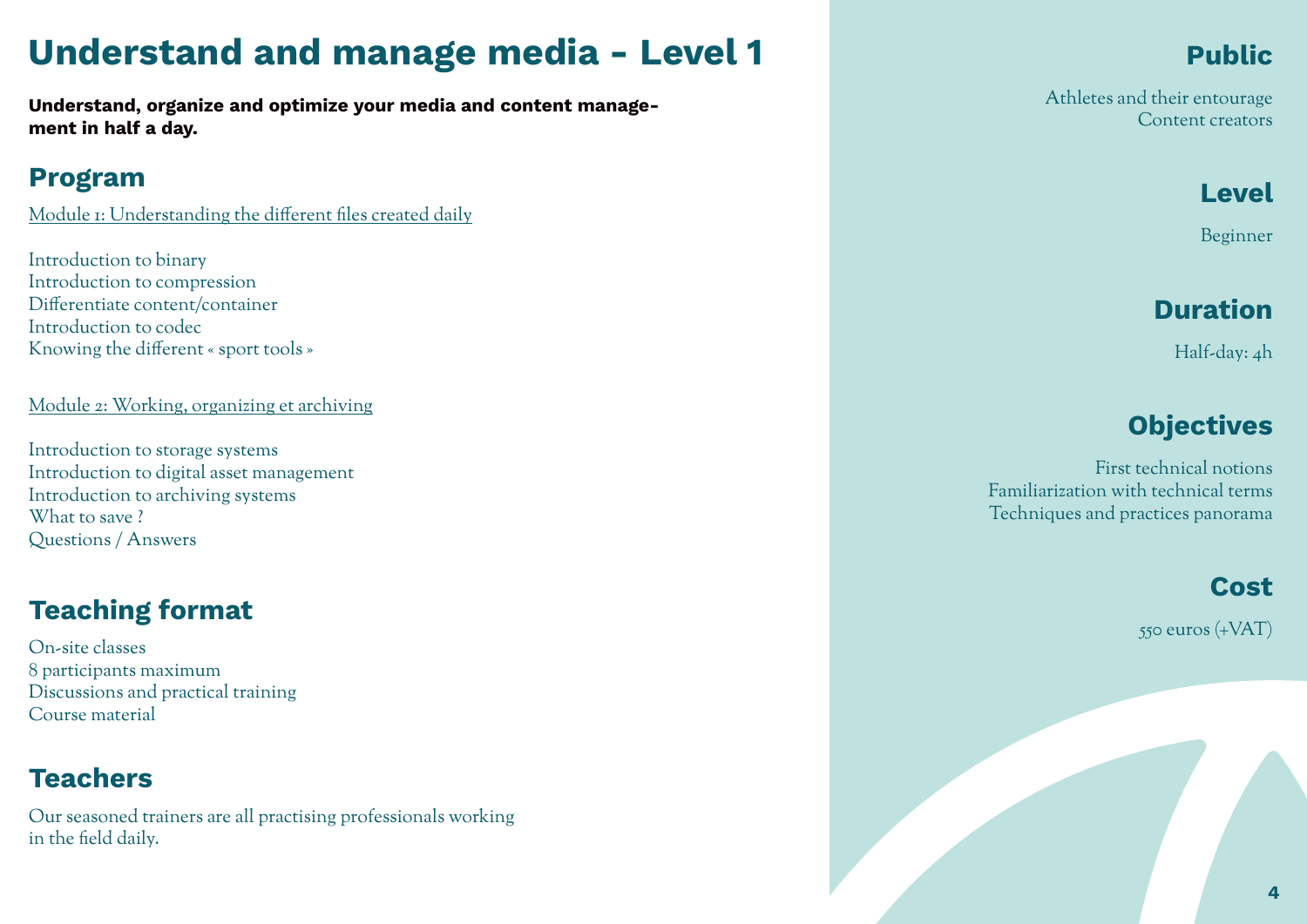# Understand and manage media - Level 2

Understand, organize and optimize your media and content management in a day.

### Program

Module 1: Understanding the different files created daily

Introduction to binary Introduction to compression Differentiate content/container Introduction to codec Knowing the different « sport tools »

Module 2 : Working, organizing et archiving

Introduction to storage systems Introduction to digital asset management Introduction to archiving systems What to save? Questions / Answers

### Teaching format

On-site classes 8 participants maximum Discussions and practical training Course material

### **Teachers**

Our seasoned trainers are all practising professionals working in the field daily.

### Public

Athletes and their entourage Content creators

#### Level

Intermediate

### Duration

Full day: 7h

### **Objectives**

First technical notions Familiarization with technical terms Techniques and practices panorama

#### Cost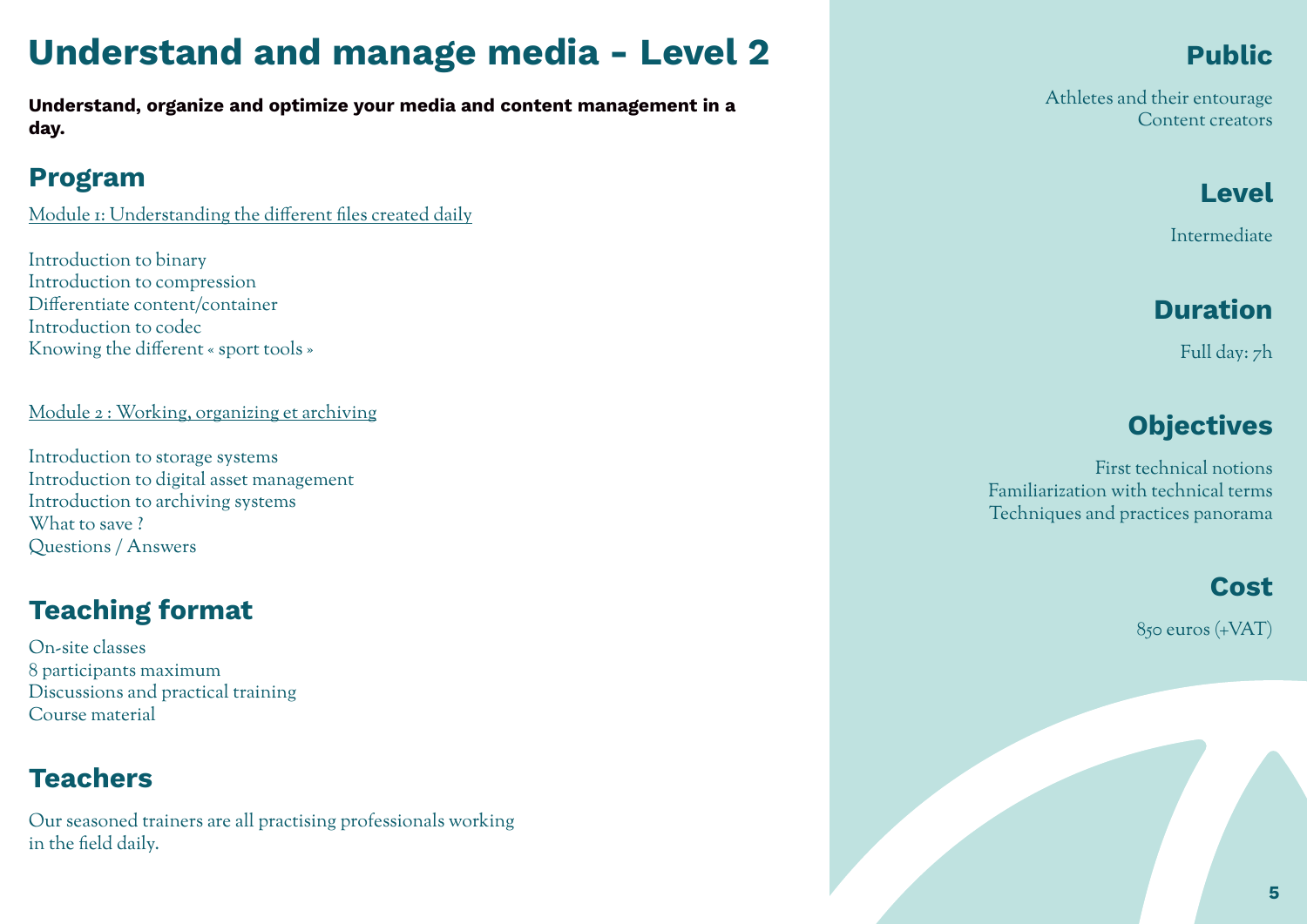# Understand and manage video formats

A course modulaire to increase your video knowledge and manage video characteristics.

### Program

Module 1: The digital world

The bases of binary Conversion, quantification, sampling

Module 2: Compression

Principals of compression Entropy, space and time compressions Codecs, GOP, etc.

Module 3: Practical use

Examples Tools presentation and basic use Questions / Answers

### Teaching format

On-site classes 6 participants maximum Discussions and practical training Course material

### **Teachers**

Our seasoned trainers are all practising professionals working in the field daily.

### Public

Videographers Video technicians

### Level

Advanced

### Duration

Half-day:  $_4$ h (modules 1 & 2) Full day: 7h (modules 1 to 3)

### **Objectives**

Master the video characteristics Use the right vocabulary

#### Cost

Half-day: 550 euros (+VAT) Day: 850 euros (+VAT)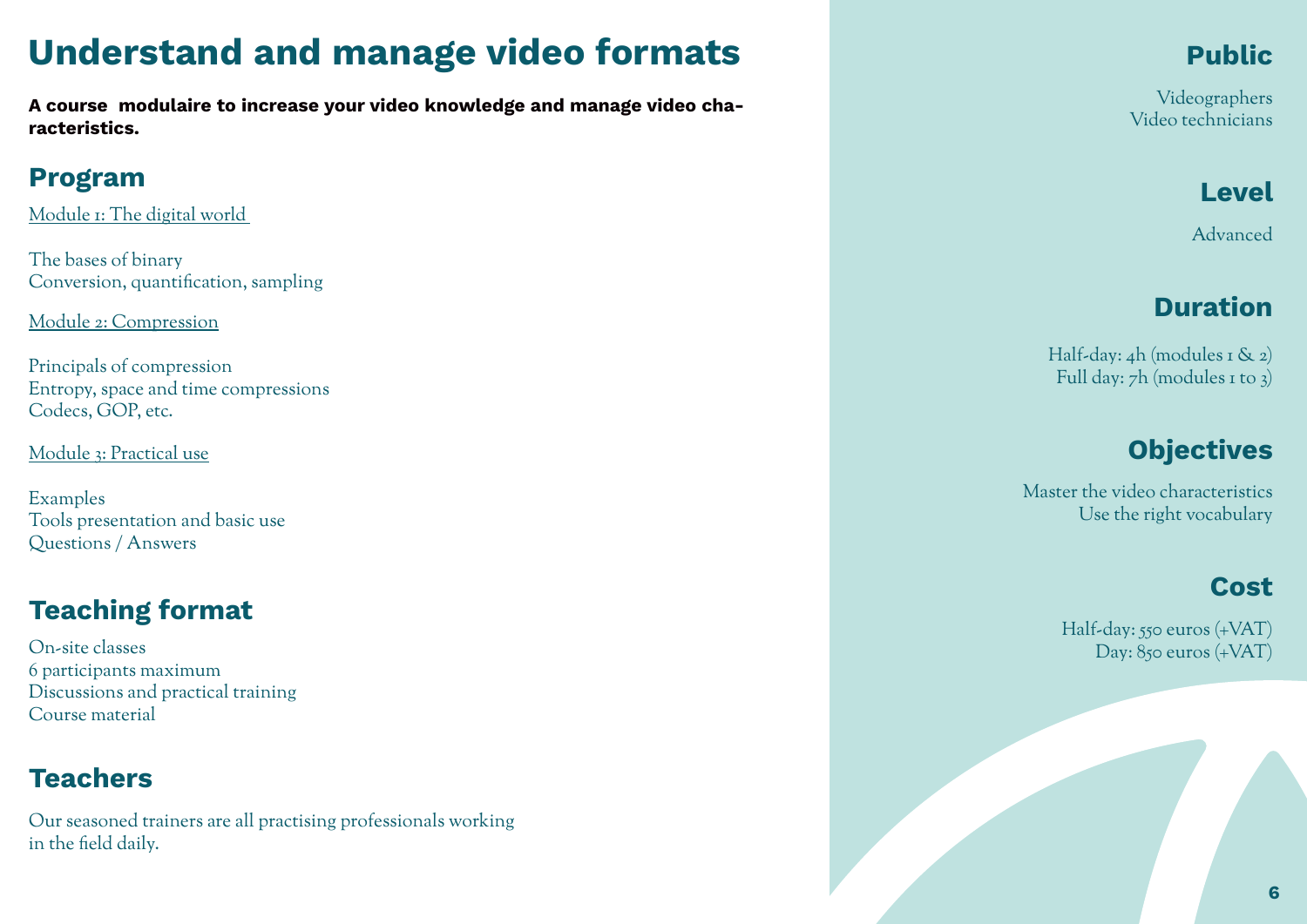# Discover post-production tools

A three-day initiation to audiovisual post-production to understand and choose the right tools for simple video projects.

#### Program

Module 1: Video editing

Methods and tools historic Basic knowledge - understanding the project settings Existing solutions - Practical exercises

Module 2: Audio post-production

Methods and tools historic Basic knowledge - understanding the project settings Understanding sound editing and mixing Existing solutions - Practical exercises

Module 3: Finishing and mastering

Color grading : Basic knowledge - understanding the project settings Exports and mastering : understanding and choosing settings Practical exercises

### Teaching format

On-site classes 6 participants maximum Discussions and practical training Course material Practical exercises on individual stations

#### Teachers

Our seasoned trainers are all practising professionals working in the field daily.

### Public

Content creators Videographers Video technicians

Level

Intermediate

### Duration

3 days: 24h

### **Objectives**

Understanding of the la chaîne de post-production Make the choices adapted to your project Use the right vocabulary Learning the right work reflexes

### Cost

2 400 euros (+VAT)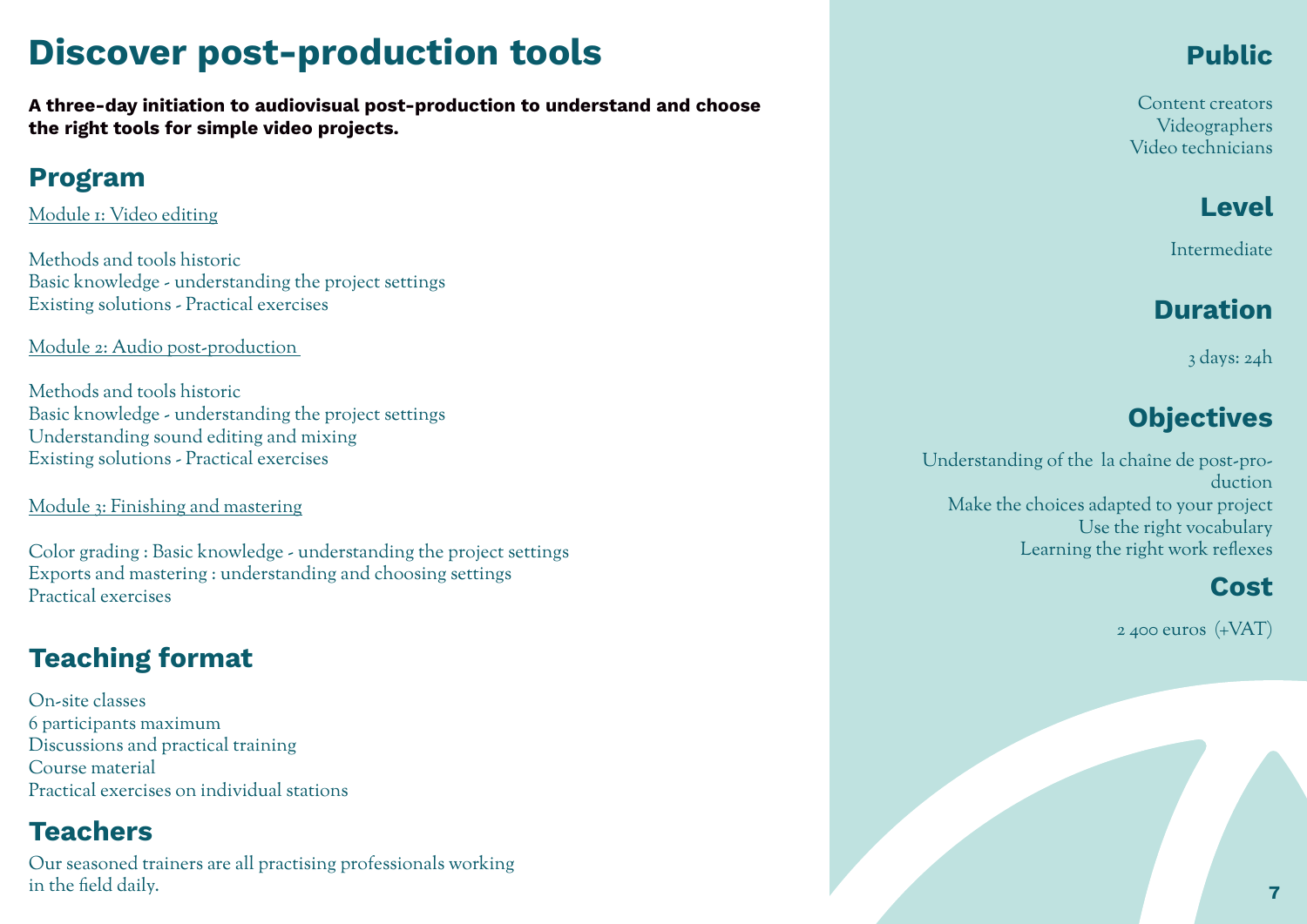## Master exports

A full day to master the steps to finishing a video project by choosing the tools and setting adapted to the final use.

#### Program

Module 1: Media characteristics

Panorama of formats and usage Digital characteristics of audio and video files Understanding settings and their implications

Module 2 : Finsishing tools

Methods and tools historic Existing solutions Understanding settings and their implications Utilisation / Destination : make the right choices

Module 3: Practical use

Individual exercises Exchanges on practical cases

#### Teaching format

On-site classes 6 participants maximum Discussions and practical training Course material Practical exercises on individual stations

#### Teachers

Our seasoned trainers are all practising professionals working in the field daily.

### Public

Content creators Videographers Video technicians

Level

Intermediate

### Duration

Full day: 8h

### **Objectives**

Master finishing notions Optimize your choices Learning the right work reflexes

#### Cost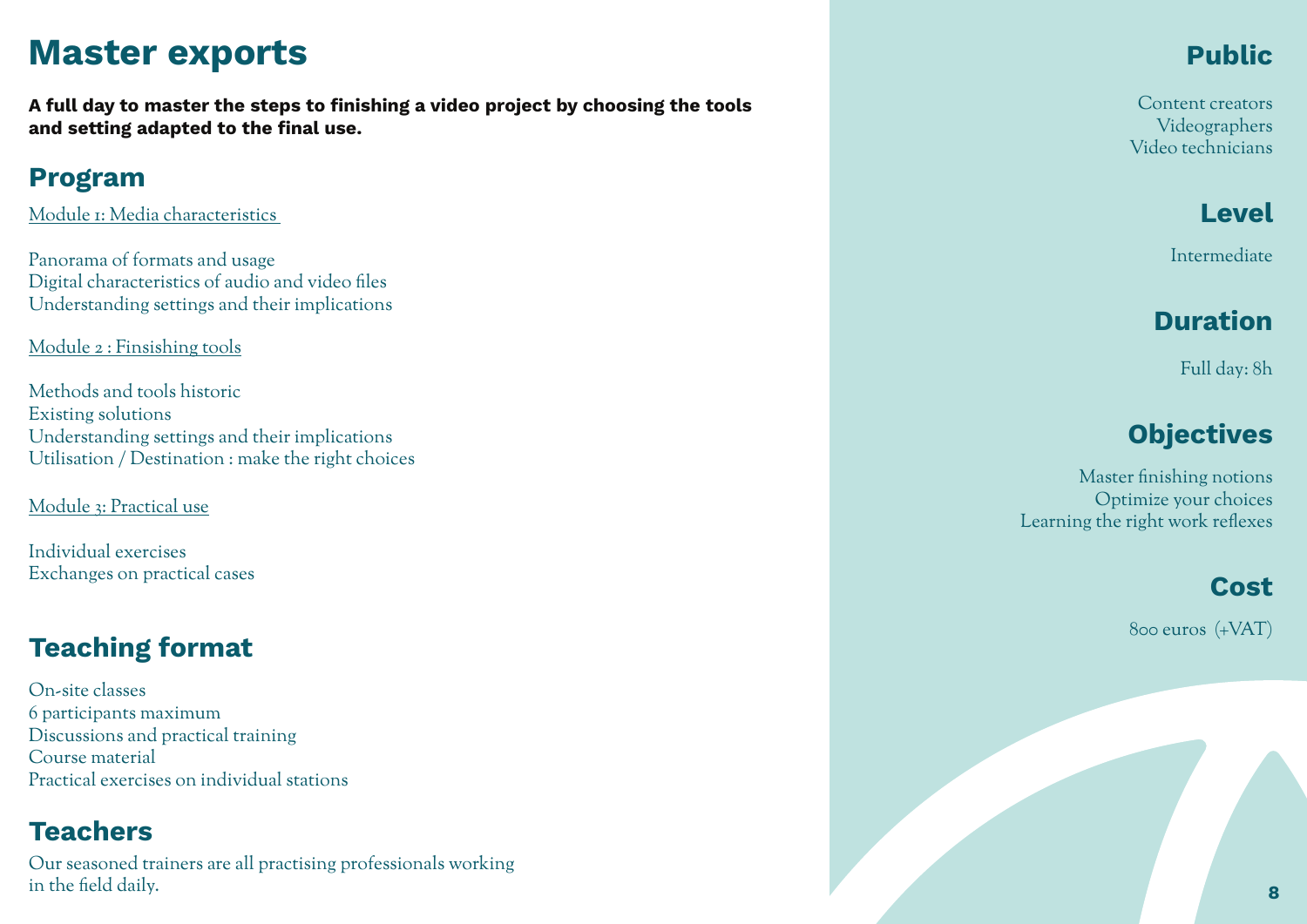# Digitization - Photographs

A full day to optimize the digitization of your photographs by choosing the right tools and the right settings.

### Program

Module 1: From analog to digital

Understanding conversion Resolution and quantification Color, black and white and density

Module 2: Digital files

Formats: codecs and containers Compression Methodology Archiving and preservation

Module 3: Equipments

Capture methods Basic notions on capteurs Equipments on the market

### Teaching format

On-site classes 8 participants maximum Course material

#### **Teachers**

Our seasoned trainers are all practising professionals working in the field daily.

### Public

Photographers Archivists Archivists

Level

Intermediate

### Duration

Full day: 7h

### **Objectives**

Master digitization notions Make the right setting choices

### Cost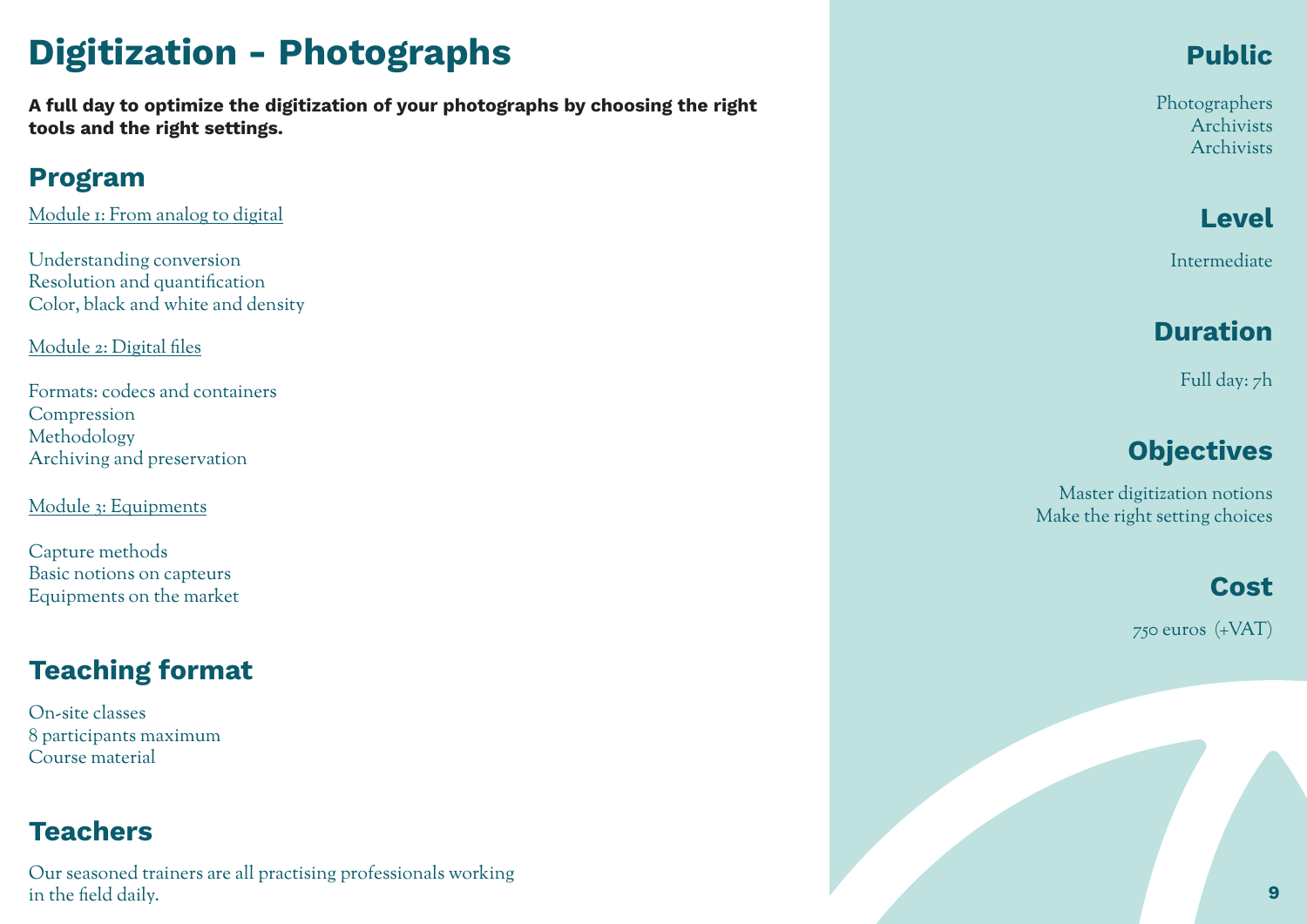# Digitization - Films

A full day to optimize the digitization of your films by choosing the right tools and the right settings.

#### Program

Module 1: From analog to digital

Understanding conversion Resolution and quantification Color, black and white and density

Module 2: Digital files

Formats : codecs and containers Compression Methodology Archiving and preservation

Module 3: Equipments

Capture methods Basic notions on capteurs Equipments on the market

### Teaching format

On-site classes 8 participants maximum Course material

#### **Teachers**

Our seasoned trainers are all practising professionals working in the field daily.

### Public

Directors/Filmmakers & Videographers Archivists Archivists

Level

Intermediate

### Duration

Full day: 7h

### **Objectives**

Master digitization notions Make the right setting choices

#### Cost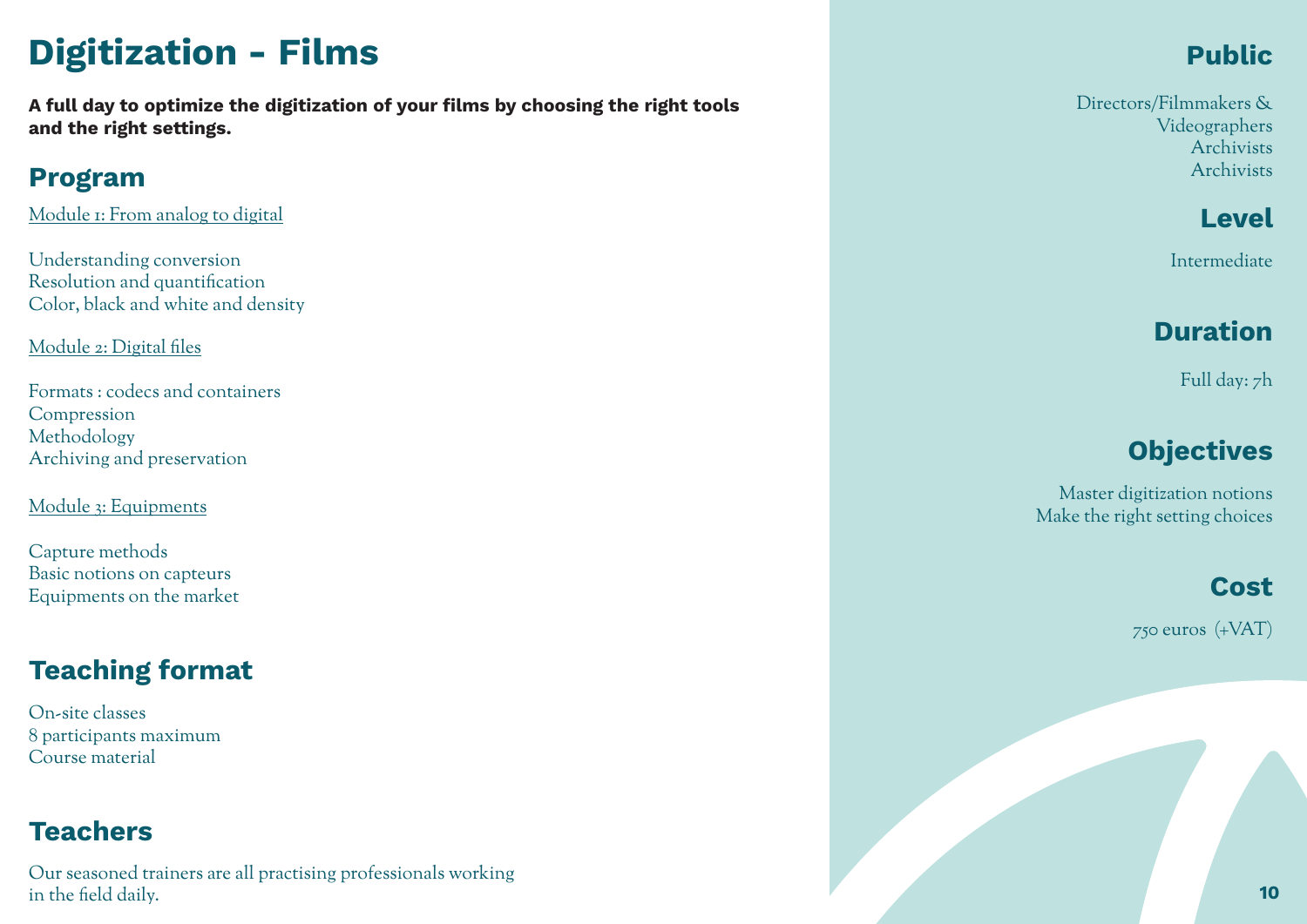# Storage and material

A day to understand storage solutions, their specificities and choose the right material for your projects.

### Program

Module 1: Storage bases

Historic and basic principles Panorama of storage technologies Technologies comparison

Module 2: From shooting/filming to archiving

An adapted choice of supports Analyze the specificities of produits Specificity of audiovisual supports

Module 3: Software use

Understand the files systems and the Operating System relation Compatibility RAID systems

### Teaching format

On-site classes 8 participants maximum Course material

#### **Teachers**

Our seasoned trainers are all practising professionals working in the field daily.

### Public

Content creators Photographers Videographers

Level

Beginner

#### Duration

Full day: 7h

### **Objectives**

Choosing your storage supports Identify the different technologies

#### Cost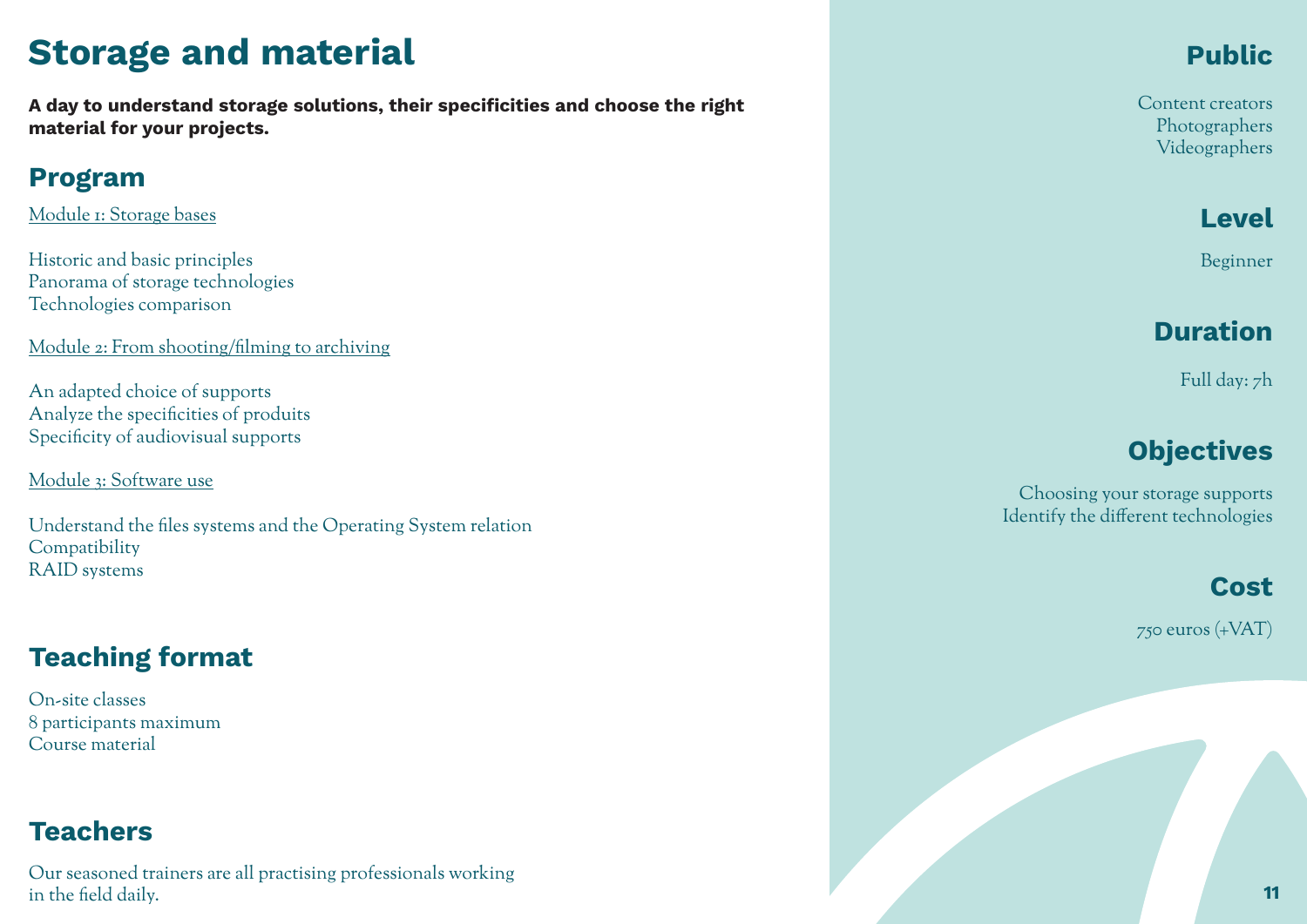ABOUT TISA THE International Surf Archive collects, preserves and promotes content related to the surf world (videos, pictures, etc.).

> Images have always held a central position in the surf universe and the lifestyle surrounding this sport. From the first photographs in the early 20th century to the hours of glory of magazines, from home movies on the beach to the beginnings of Instagram, they contributed and still contribute today to surf culture. Preserving it is essential.

> By offering free professional preservation spaces, The Surf Archive is working to achieve this goal. It is located in the South West of France, but its ambition is international.